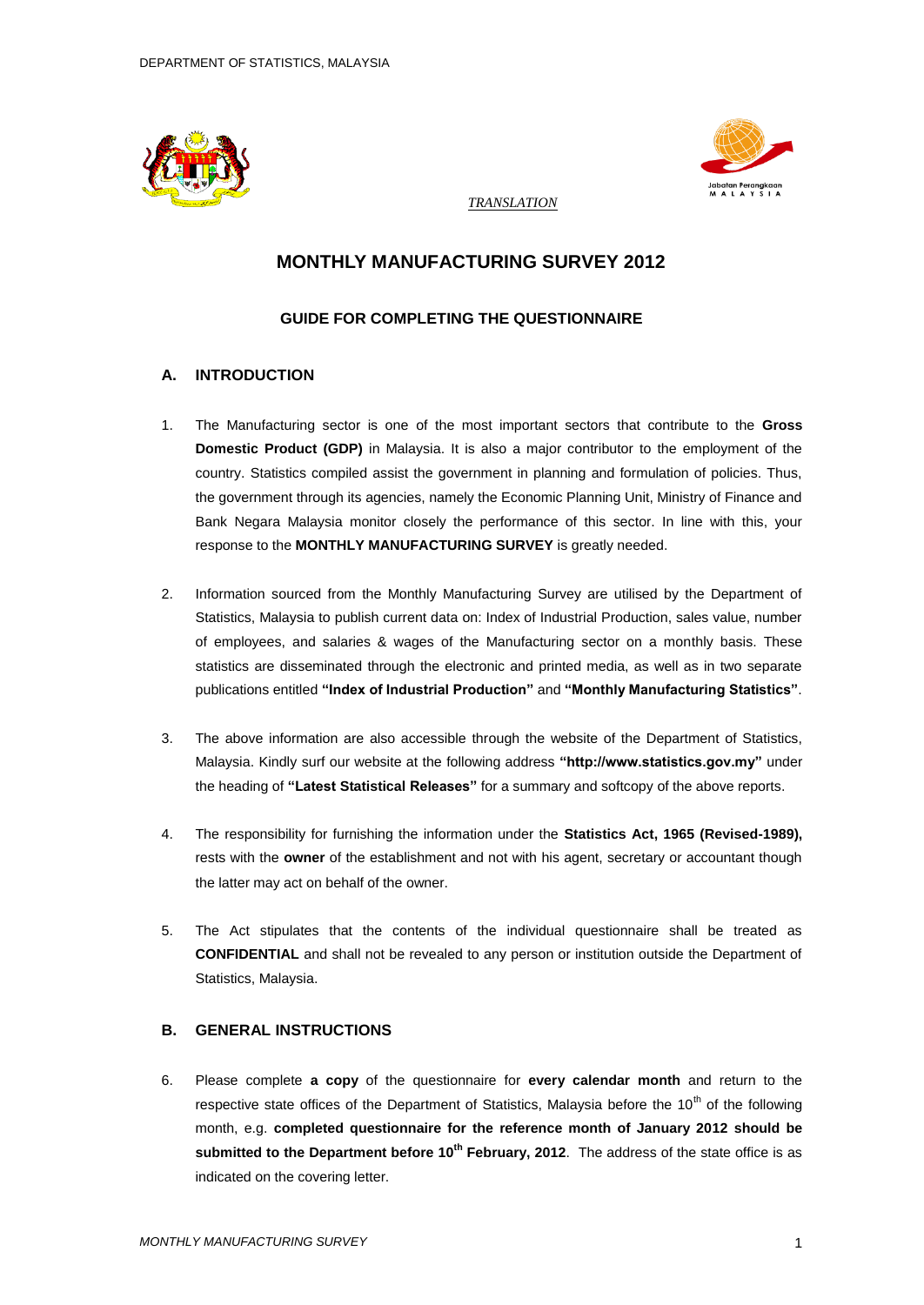- 7. Please answer all questions and write `Nil' or `Not Applicable' where necessary. Where it is not possible to furnish actual figures, please provide **reasonable estimates**.
- 8. All figures reported should relate to the manufacturing operations carried out in **each calendar month** of the year.
- 9. Definition of Manufacturing:

*"The mechanical or chemical transformation of inorganic or organic substance into new products whether the work is performed by power driven machines or by hand, whether it is done in the factory or in the worker's home, and whether the products are sold at wholesale or retail. The assembly of the component parts is included (unless the activity is more appropriately classified to construction). Establishments primarily engaged in repair work are included and classified according to the type of products repaired".*

10. A declaration as to the completeness and accuracy of the data reported should be signed (except in cases whereby reports are submitted via e-mail).

# **C. SUBMISSION OF QUESTIONNAIRE**

You are given the option to submit the questionnaire either by mail, fax, e-mail or fill up via website.

- 11. **Mail:** Send your completed questionnaire using the envelope provided bearing the address of the Department. No postage stamps are required.
	- o Please **make** a **file copy** of the completed questionnaire for each month for your reference or in case, if any queries arise.
- 12. **Fax:** Fax your monthly return using the fax numbers as given in the questionnaire or in the covering letter attached. You need not send the original copies. However, if for some reasons the fax copies are incomplete, not clear etc., you would be requested to send the original copies.
- 13. **E-mail:** Completed questionnaire can also be submitted to the Department via e-mail. The questionnaire need not be signed. Nevertheless, please complete the details on the **Declaration**. **Note:**
	- o Softcopy of the questionnaire (in Excel format) will be forwarded to you upon request. Please e-mail your request using the e-mail address as given on the covering letter or on the first page of the questionnaire.
	- $\circ$  If you encounter any technical failure in the process of submitting the questionnaire through e-mail, please fax or mail it to us immediately.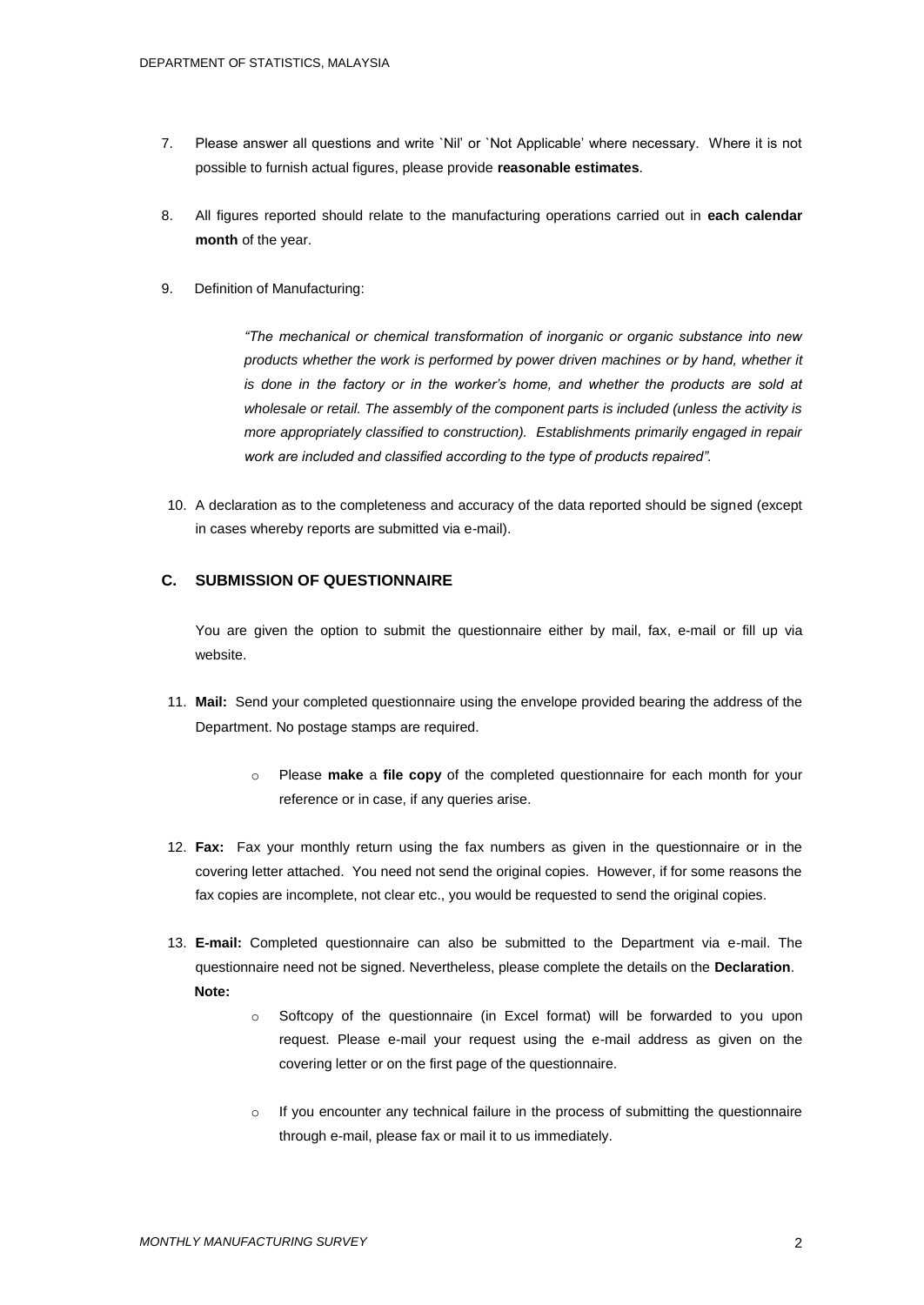- 14. **Website:** Registration in filling up questionnaire for the first time via website can be done at [www.statistics.gov.my.](http://www.statistics.gov.my/) The username and password for access will be send via e-mail. The guidelines to fill up the questionnaire will also be provided in the website.
- 15. Please quote the **statistical reference number** as given and also the **name** and **address** of your company in every correspondence with the Department.

# **D. INSTRUCTIONS RELATING TO THE QUESTIONNAIRE**

# 16. **Question 1: Location of factory**

Please state the address of your factory in the space provided.

#### 17. **Question 2: Production and sales**

Particulars on **production** and **sales** should be reported according to the **products** as listed in the questionnaire and in the **units of quantity** specified. However, if your products are not listed, please report the type of products manufactured, the sales value and its unit of quantity in the space provided.

**Services Rendered :** These refer to fees received for processing work done for others on their own materials.

#### 18. **Production during the month (quantity)**

Report the quantity of **all products manufactured during the reference month** (irrespective of when the products are to be sold).

#### **Includes:**

o Quantity of products manufactured by your establishment for others for a fee.

#### **Excludes:**

o Quantity of your products manufactured by other establishments.

# 19. **Sales during the month (ex-factory)**

This refers to **sales quantity** and **sales value** (in RM) of related **products** made during the **reference month** (irrespective of when the products are manufactured, either during the month or in the previous months).

20. **"Sales"** occur when the **ownership** of a product **changes hands** from your establishment to that of the purchasers. The value to be reported should be at the 'net selling value (ex-factory)', that is less discounts given to the purchasers and returns from them for reasons such as goods are damaged or not in accordance to the specifications etc.

#### **Includes:**

o The sales value of manufactured products transferred to other concerns under the same ownership of your establishment. **Book value** may be reported if the sales value is not available.

#### **Excludes:**

o Delivery costs from factory if external transport services are used,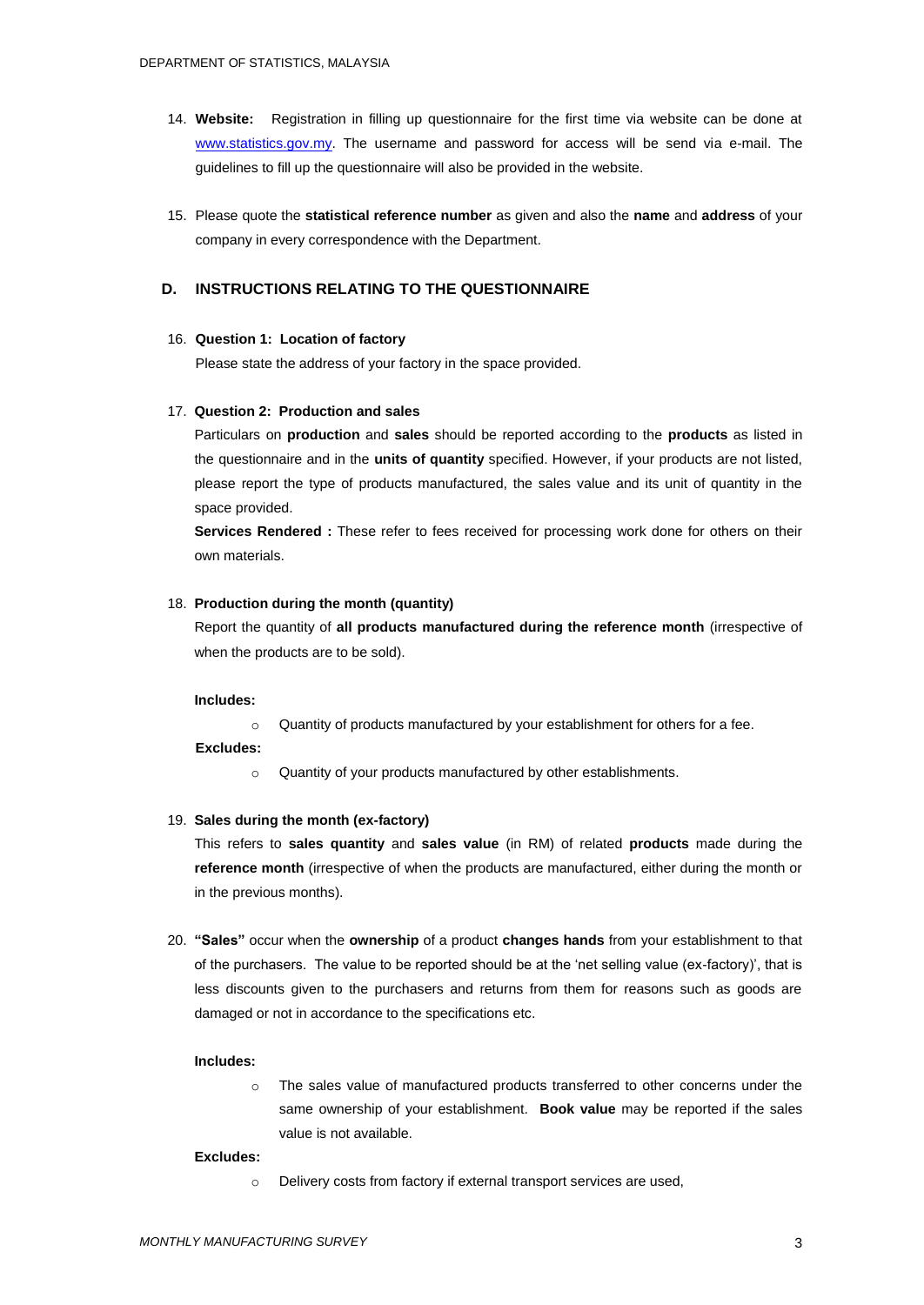- o excise duties,
- o taxes paid on production or sales, and
- o installation, repairs and erection charges.
- 21. Report the sales of goods produced from **own materials** or **purchased raw materials**.

# **Excludes:**

o Goods purchased and sold without any processing in the factory. (Such value should be shown separately in **Question 3a**).

# 22. **Question 3a: Value of goods sold in the same condition as purchased**

This refers to the value of all goods sold in the same condition as purchased without undergoing further processing; the resale was either done at wholesale or retail trade.

# 23. **Question 3b: Value of raw materials, fuels & supplies purchased**

- a. Raw materials raw materials to produce the products, e.g. the raw materials for biscuit factories (industry 15411) comprise flour, sugar, eggs, margarine etc.
- b. Fuels e.g. petrol, diesel, lubricants etc.
- c. Supplies e.g. packing materials, office supplies, materials for repairs and maintenance, electricity and water supplies etc.

# 24. **Question 4: Employment and salaries & wages for the month**

Covers the number of employees by gender and the salaries & wages paid during the reference month.

- 25. **Employment** refers to the number of employees as at the end of the reference month for the 3 categories of workers as follows:
	- a. Working proprietors, active business partners and unpaid family workers (all family members and business partners not receiving regular wages)
	- b. Employees (full-time and part-time)
	- c. Workers employed through labour contractors
- 26. **Salaries & wages** refer to all payments in cash made during the reference month to workers under the categories of 24 (b) and 24 (c) above.

# **Includes:**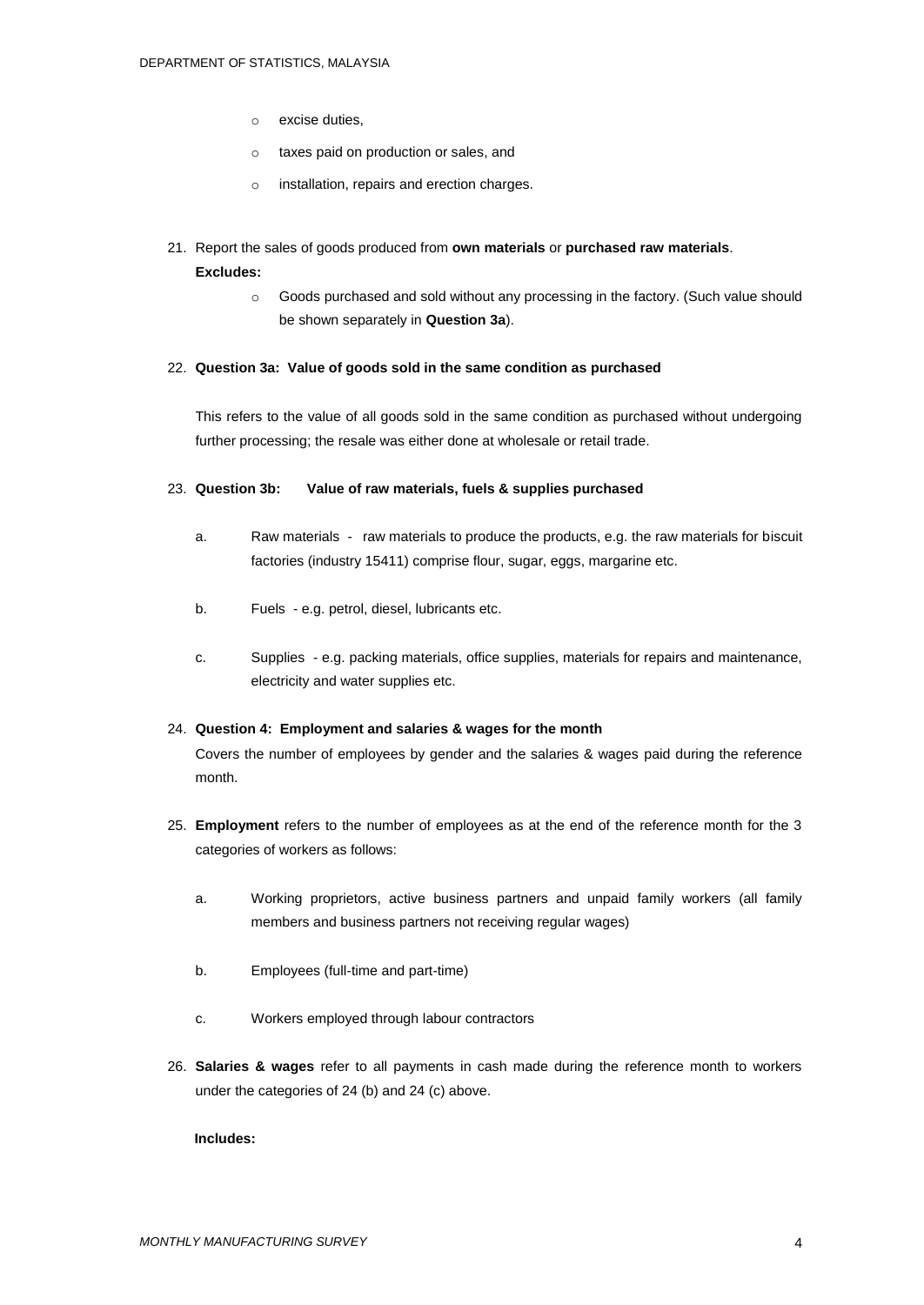- o All cash payments, bonuses, cost-of-living allowances and wages paid during periods of vacation and sick leave.
- $\circ$  Taxes, social security contributions, EPF, group's insurance premiums and the like, payable by the employee but deducted by the employer.

# **Excludes:**

- $\circ$  Salaries & wages for employees who worked in the Sales Department (SD) which is physically located at an address different from that of the factory or in the case where the SD may be situated at the same address as the factory but the SD is treated as a different entity from the establishment (this case being common among large establishments).
- o Employer's contribution to Employees' Provident Fund (EPF) and Social Security Organisation (SOCSO).

# 27. **Working proprietors and active business partners**

Comprise all individual proprietors and partners (full-time or part-time) who are actively engaged in the work of the establishment, which are usually sole proprietorships or partnerships **excluding**  silent or inactive partners.

# **Note:**

o The category is **not applicable** to any **incorporated enterprise**, the ownership of which is represented by equity shares.

# 28. **Unpaid family workers**

Include all persons living in the household of the proprietor owning the enterprise and working (full-time or part-time) in the establishment without regular pay (that is, without an agreed amount to be paid for work done) for at least one-third of the working time normal to the establishment. In practice, it may be necessary to broaden this definition to account for non-household members who work without regular pay.

#### **Note:**

o The category is **not applicable** to any **incorporated enterprise**, the ownership of which is represented by equity shares.

# 29. **Employees (full-time and part-time)**

This category covers all persons who work (full- time or part-time) in the establishment and receive pay, and persons working away from the establishment when paid by and are under the control of the establishment, e.g. sales representatives, travelling engineering representatives, travelling maintenance and repair personnel.

# **Includes:**

o Salaried managers and directors of incorporated enterprises.

#### **Excludes:**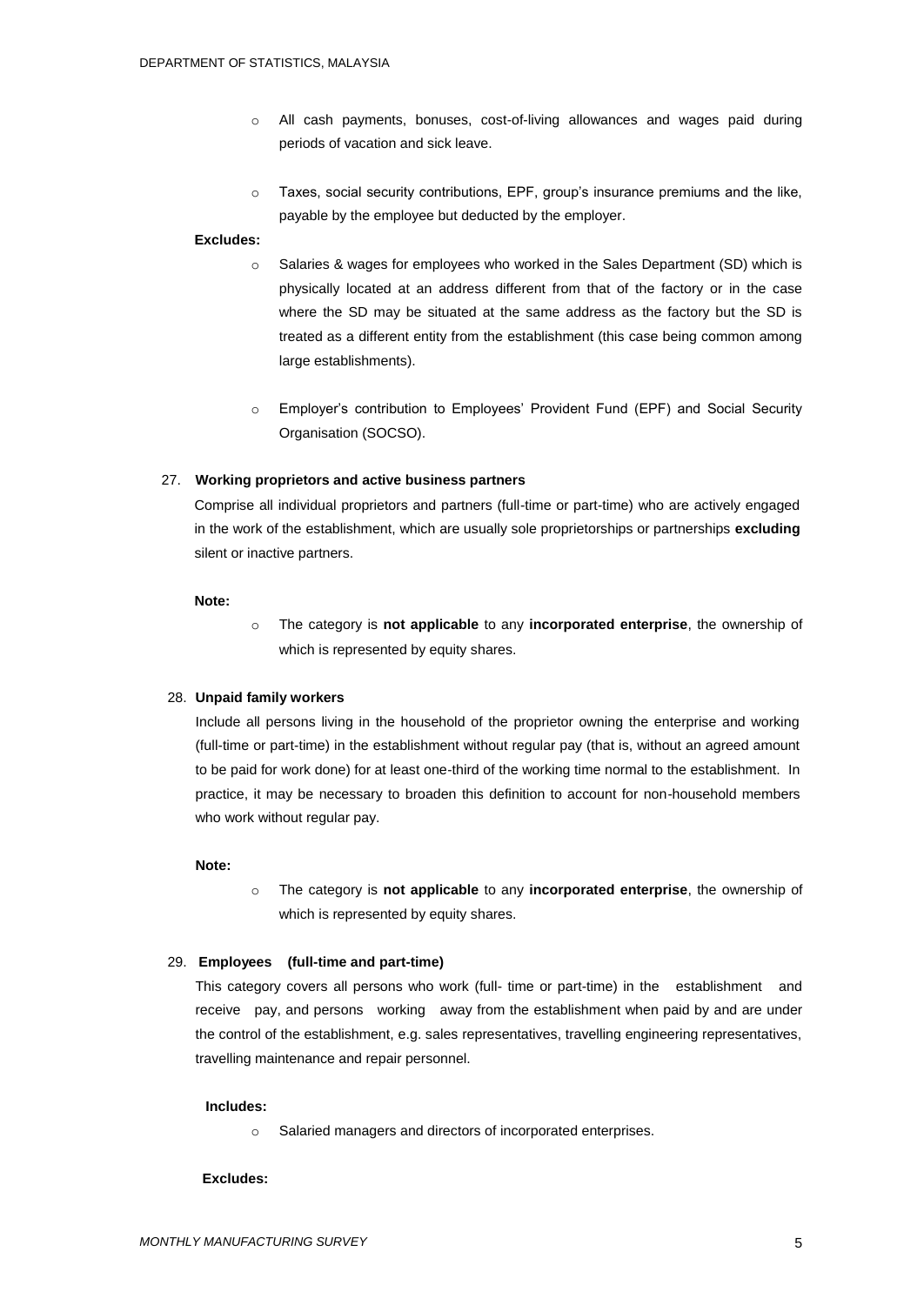- o Home workers (persons engaged by your establishment with raw materials provided to them to perform work in their own homes);
- $\circ$  Directors paid solely for their attendance at meetings of the board of directors.
- 30. **Full-time employees** refer to all workers who work for at least 6 hours a day and for at least 20 days a month.
- 31. **Part-time employees** refer to all workers who work for less than 6 hours a day and/or less than 20 days a month.
- 32. **Workers employed through labour contractors** refer to all persons employed through labour contractors for the reporting month.
- 33. For workers employed through contractors, please report the total payments made to the contractors for the supply of labour.

# 34. **Question 5a: Number of days worked**

- o Number of days for which the factory operated during the month
- o Number of shifts operated in a day
- o Number of hours worked in a shift.

# 35. **Question 5b: Total overtime man-hours during the month**

- o The calculations are made as follows:
	- Number of employees x total overtime hours per day x number of days factory operated in the reference month.

# 36. **Question 6: Value of stocks owned**

The **value of stocks** owned by the establishment is to be reported as at the **beginning** and the **end** of the month. In principle, inventories should be valued at current replacement costs, based on **market prices** at the **reference dates**. Where this is not possible, **book values** may be reported with a note.

# 37. **Finished goods**

This refers to all finished goods produced by the establishment, which are **ready** for sale as at the reference month.

# **Includes:**

o Finished goods held by other establishments, which were processed by those establishments from materials owned by your establishment.

#### **Excludes:**

o Finished goods held by your establishment, which were made from materials owned by other establishments.

#### 38. **Goods in process**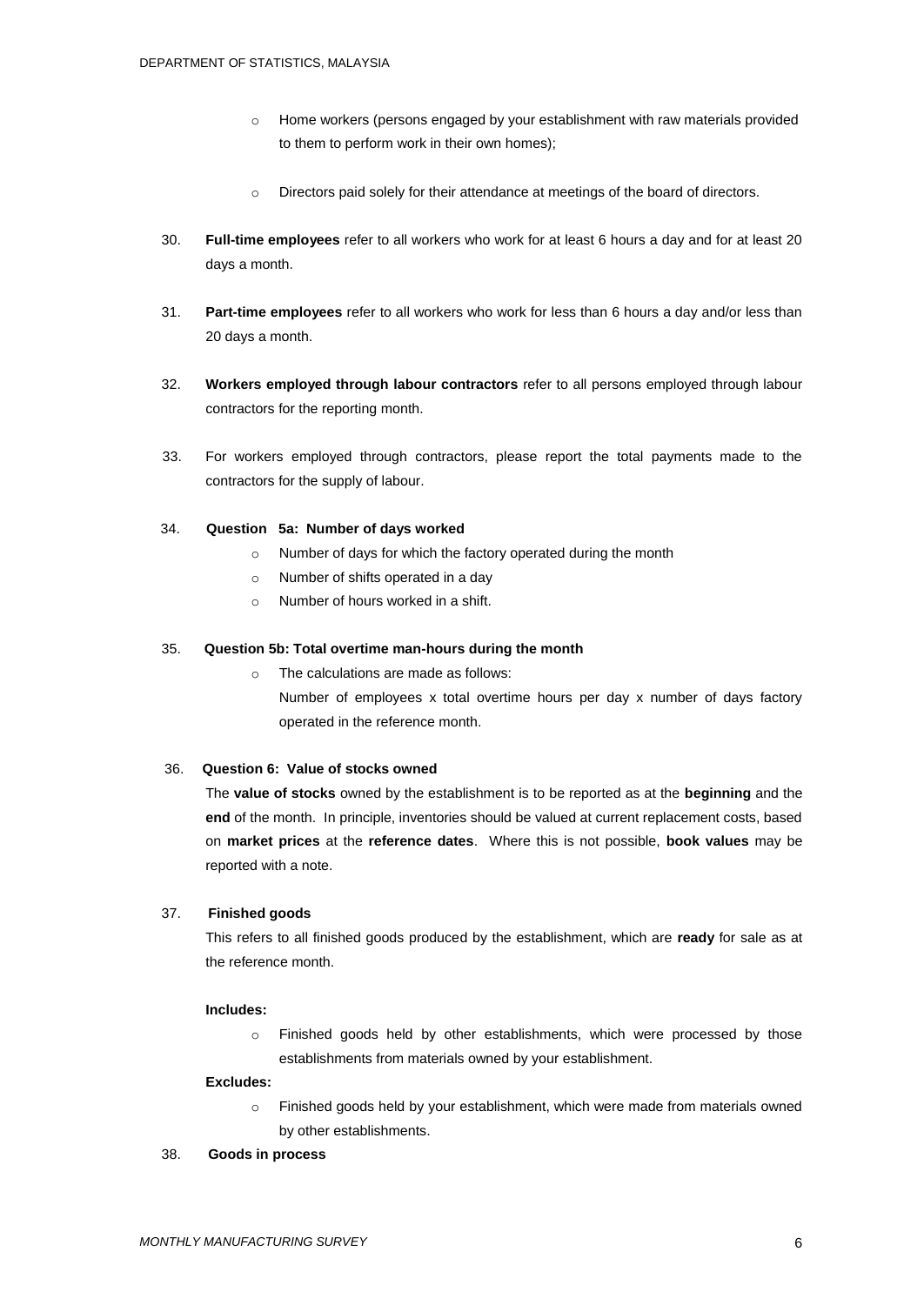This refers to the value of goods, which have been **partially processed** by the establishment, which are not usually sold, or turned over to other establishments without further processing.

# 39. **Raw materials, fuels and supplies**

This item includes the value of stocks of all materials, parts and components that enter into the products; fuels, and repair, maintenance, office and other consumable supplies. **Includes:**

- o Materials owned by the establishment, but held by others for processing;
- $\circ$  The value of stocks of materials and supplies for use in construction work undertaken for the establishment's own use.

# **Excludes:**

- o Materials owned by others, but held by the establishment for processing;
- o Materials and supplies, which are to be resold without processing, should be included in stocks of goods for resale.

# 40. **Goods purchased for resale**

This covers the value of any **stocks of goods**, which were bought by the establishment with the intention of reselling them in the same form, that is, without further processing or manufacturing. **Stocks of materials** and **supplies** to be resold without processing, which were not originally purchased for that purpose, should also be included.

# 41. **Question 7: New orders received**

This item is defined as the current value of all new orders received in the reference period (whether shipped in the current or not). These orders refer to products from own production or from contract processing by other establishments. A distinction is made between domestic orders and orders received abroad.

#### **Includes:**

o Reorders or changes in orders.

# **Excludes:**

- o taxes paid on production or sales;
- o value added taxes (VAT);
- o discounts;
- o cancellation of orders.

# 42. **Question 8: Capacity utilisation of factory during the reference month**

Indicate in percentage the capacity utilisation of your factory during the reference month.